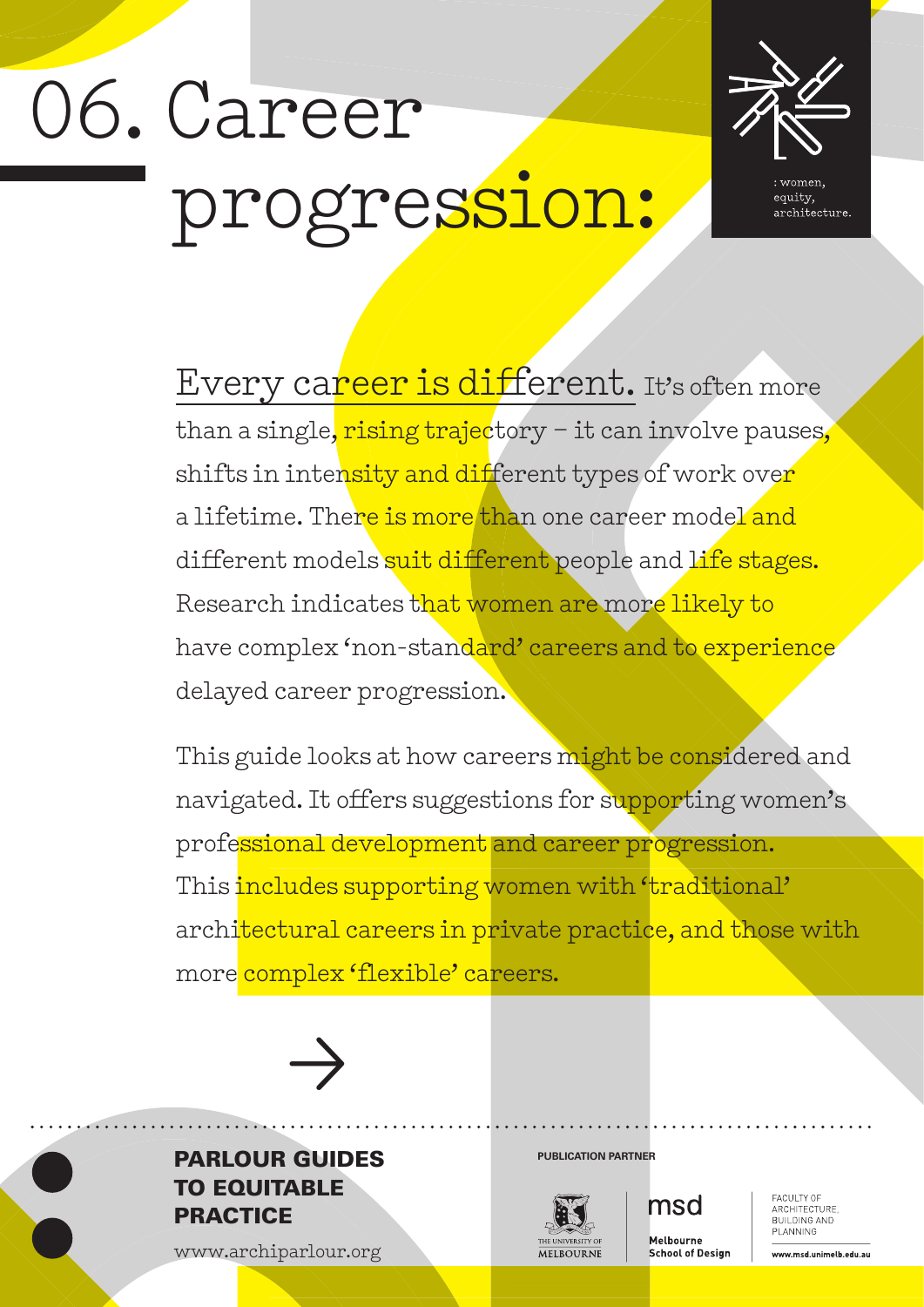

## Are women's career paths different?

The career development of women in architecture is influenced by a set of related factors. These include available career models and the way they are valued; promotion and development opportunities; and differing definitions of career 'success'.

Traditionally careers are understood as a constant climb from lower levels of a profession to the top. In architecture this might mean ascending to the top of a larger practice, or establishing your own successful practice. This linear path suits those who have no need to step off the ladder for periods of time, who can give a similar level of commitment over the course of their career and are available to work long hours.

**Career patterns** A substantial body of research indicates that women in architecture (like other professions) are more likely to have non-linear careers. These may feature multiple breaks, lateral moves, a mix of full-time and part-time employment, and work in different sectors.

Many women also have fairly fluid ideas of what a career might be, and this may involve working in both standard and nonstandard ways at different times and in different industries and environments.

Research in other industries indicates that many women without children also experience delayed career progression. Responses to the Parlour surveys suggest that this is also the case in architecture.

Flexible careers A flexible career may better accommodate many women's circumstances. It may also suit many men.

A flexible career is one that has different intensities at different times. It may be rapid and fast-paced initially, but can slow down for a time (maternity leave, career breaks) before cranking up again to full intensity as other commitments recede. At a time when many older full-time architects are feeling burnt out and looking towards a gradual slowdown to retirement, others (often parents, often women) of a similar age may be ready to throw everything into their work once again. A flexible career could also involve working in different sectors at different times.

In the contemporary work environment, being flexible, having diverse skills or being able to laterally transfer skills is a positive attribute.

Children Caring for children has a specific, marked effect on many women's careers. Our research indicates that many women find it very difficult to continue with a satisfying and meaningful career in architecture after having children.

Many of the respondents to the Parlour survey report being stunned and surprised by the extent of this impact. (In contrast, this topic was hardly raised by the male respondents.) This is due to structural issues within the profession; it is not the result of a lack of commitment, talent or expertise.

What is 'success'? Paula Whitman's report, 'Going Places', identified that many women in architecture define career success in quite nuanced ways. That is, they may value the quality of the work over climbing the ladder, or client satisfaction or community contribution over winning awards. Whitman also found that the majority of women would sacrifice career progression for the sake of achieving 'balance' in their lives.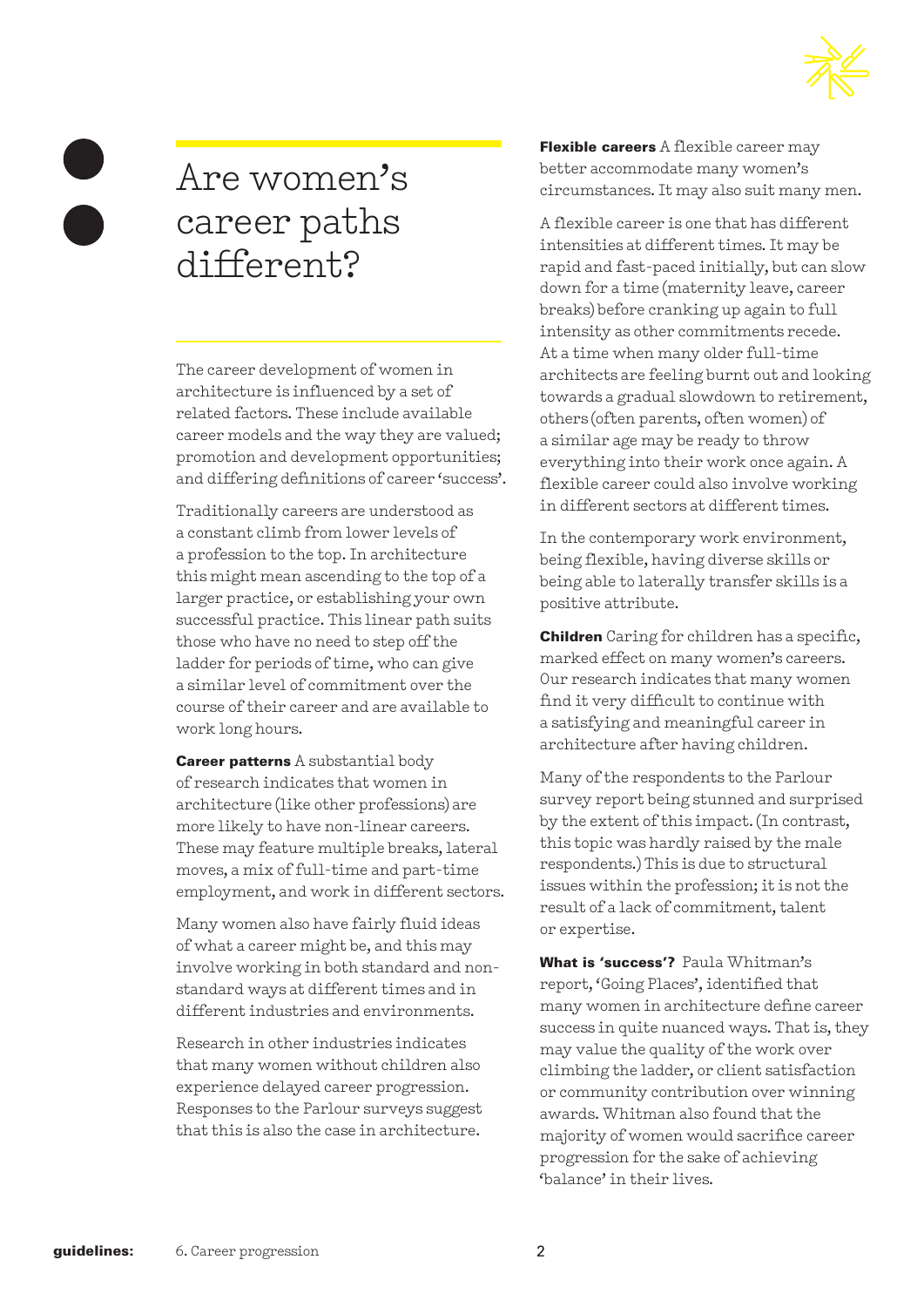

## Why does it matter?

A richer understanding of career paths and models can enhance engagement in the profession for many architects. This has specific potential for improving the career prospects of women in architecture, but it has benefit for all.

In contrast, limited career paths and opportunities can be devastating for the individuals concerned, but it also means that practices are missing out on highly experienced and knowledgeable architects, and that the profession suffers from a loss of diversity and skills.

#### **Practices**

Practices that understand the complexities of women's careers, and the potential of flexible careers, are in a better position to benefit from the expertise, knowledge and experience of these women.

A well-managed, diverse team, with a broad range of experience, leads to more inventive approaches and creative problem solving – which are of significant benefit to architectural practices.

#### Employees

Narrow, linear career models do not offer the flexibility that many women need to construct a rewarding and successful career. This is particularly the case for those with caring responsibilities (although it is not limited to them).

Those women who commit to traditional careers may nonetheless also experience bias in relation to promotion and career development opportunities, which can limit options for advancement.

#### The profession

Limited career paths within architecture mean that some women move into other fields and professions that better align with their values, or offer more conducive career paths. In other professions or sectors of the construction industry there are often more opportunities to have impact and effect. This loss of talent is to the detriment of the architecture profession.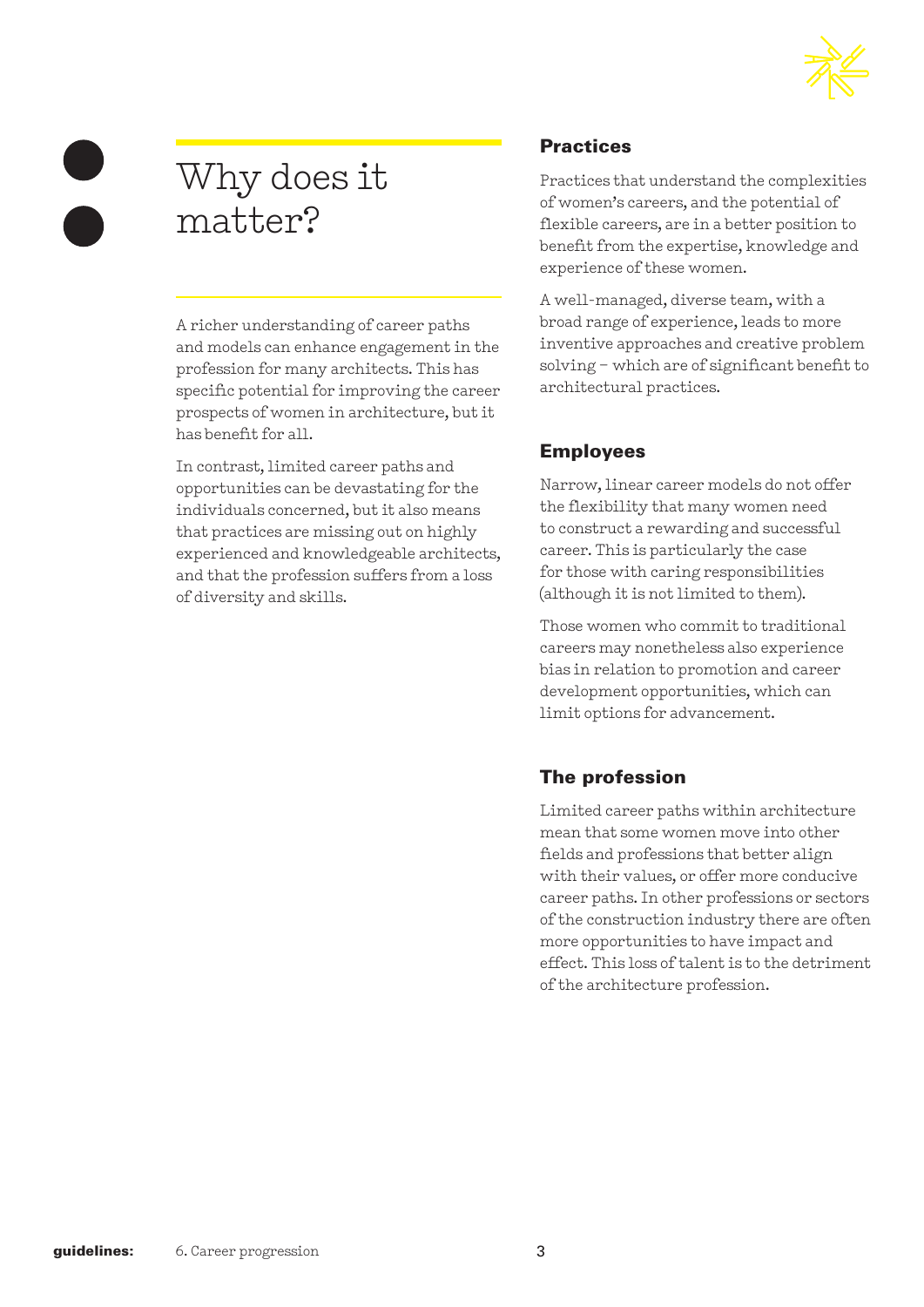## Practices

Practices can make a big difference in both cultural and practical terms. Recognising the value of different career models, and understanding that different approaches may be relevant at different career stages, is of benefit to practices and their employees. Practices should also ensure promotion and development opportunities are equitable.

#### Recognise difference in career momentum

Career paths often look different for men and women. The traditional male model of workplace engagement is a hill shape, with increasing investment and remuneration, a plateau and then a decrease towards retirement. By contrast, women's careers may feature multiple pauses, lateral moves and part-time engagement. Women in the later part of their working lives may be more engaged, as children leave home and caring responsibilities reduce.

- Recognise the value of different career paths, and the knowledge and skills gained throughout a flexible career.
- Don't only look for employees with a linear, unbroken employment record.
- Recognise that a flexible career means differing levels of intensity and responsibility at different stages. An architect who has taken a step back for a couple of years may then be perfect for a demanding job that draws on prior experience.
- Don't assume that an architect who has taken a less demanding role for a period will not be willing and able to take on other intensive roles further on in their career.

## What can we do?

Career progression is a complex issue, and there are many factors at play. All the guides within this set cover material that is relevant to the topic and we encourage readers to refer to them as well.

There are two main areas of action.

- 1.To ensure that promotion and career development opportunities within traditional private practice are equitable.
- 2. To value other career models, including flexible careers, and ensure that these are not career dead-ends.

Increasing numbers of architects already work in ways that are outside traditional models – combining various mixes of private practice, teaching, further study or family responsibilities. The trick is to ensure that these models open up opportunities for all, including those with parenting responsibilities.

**:** *See also Parlour guides: Flexibility, Part-time work and Career break.*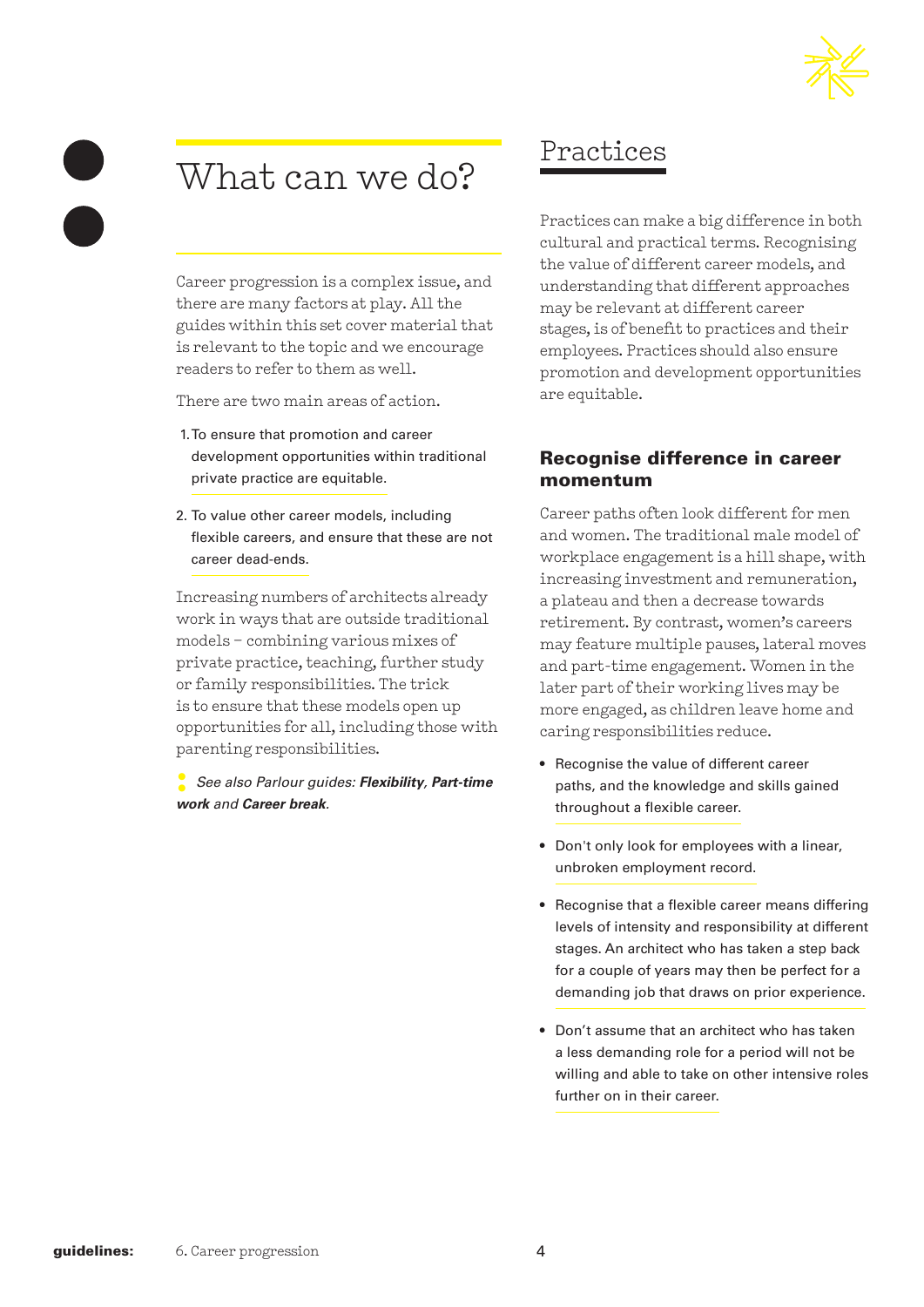

#### Recognise skills gained outside the profession

Taking time out to do things outside architecture is often an opportunity for employees to grow personally, and much of that growth can benefit the business.

- **:** *See Parlour guide: Career break*.
- Recognise the value of skills gained elsewhere. For example, employees who do volunteer work or manage a family are likely to develop time management, teamwork and organisational skills that are also extremely useful in a professional environment.
- Seek a diverse range of experience for a project team. This can be beneficial in bringing innovative approaches to work and avoiding 'group think'.

#### Have fair and equitable promotion procedures

Promotion and development opportunities play an important role in the development of a career, and should be available to all.

Many of the attributes of equitable recruitment also apply to equitable promotion. **:** *See Parlour guides: Recruitment*  and *Pay equity*.

- Ensure that all employees have equal access to promotion and development opportunities.
- Ensure that assessments for promotion are fair and equitable. Focus on skills, expertise and performance, not perceptions.
- Wherever possible ensure that you have at least one women involved in promotion decisions.

#### Set clear, transparent criteria for success

Bias can creep into performance assessments when there are no measures for performance or success, or where the measures are vague. Research from science

and technology fields indicates that when performance criteria are ambiguous, people tend to view women as less competent than men, regardless of actual performance. Setting clear and transparent criteria for success also assists in establishing fair negotiation environments.

• Have clear and transparent criteria for measuring performance and success in relation to particular roles and positions, and ensure that these are understood and accessible.

#### Use performance reviews effectively

Performance reviews play an important role allocating rewards and recognition. When conducted effectively performance reviews can help address performance issues, identify training needs and acknowledge development.

Performance reviews are required as part of the Architects Act.

- Ensure you have an objective performance review process. The following can help ensure an equitable process: clearly communicating expectations about the employee's tasks and performance; providing feedback, setting future goals, priorities and challenges; using measurable targets in association with each job and reviewing these annually; discussing professional development or training needs.
- Use performance reviews to encourage open, useful conversation that is productive for both the practice and the employee.
- Separate the discussion about pay from performance reviews – this can take the stress out of performance reviews for everyone.
- Try to have women involved in the performance review process.
- Use performance reviews as a productive part of a wider culture of mentoring and staff development. Don't treat them as a 'tick-box' exercise.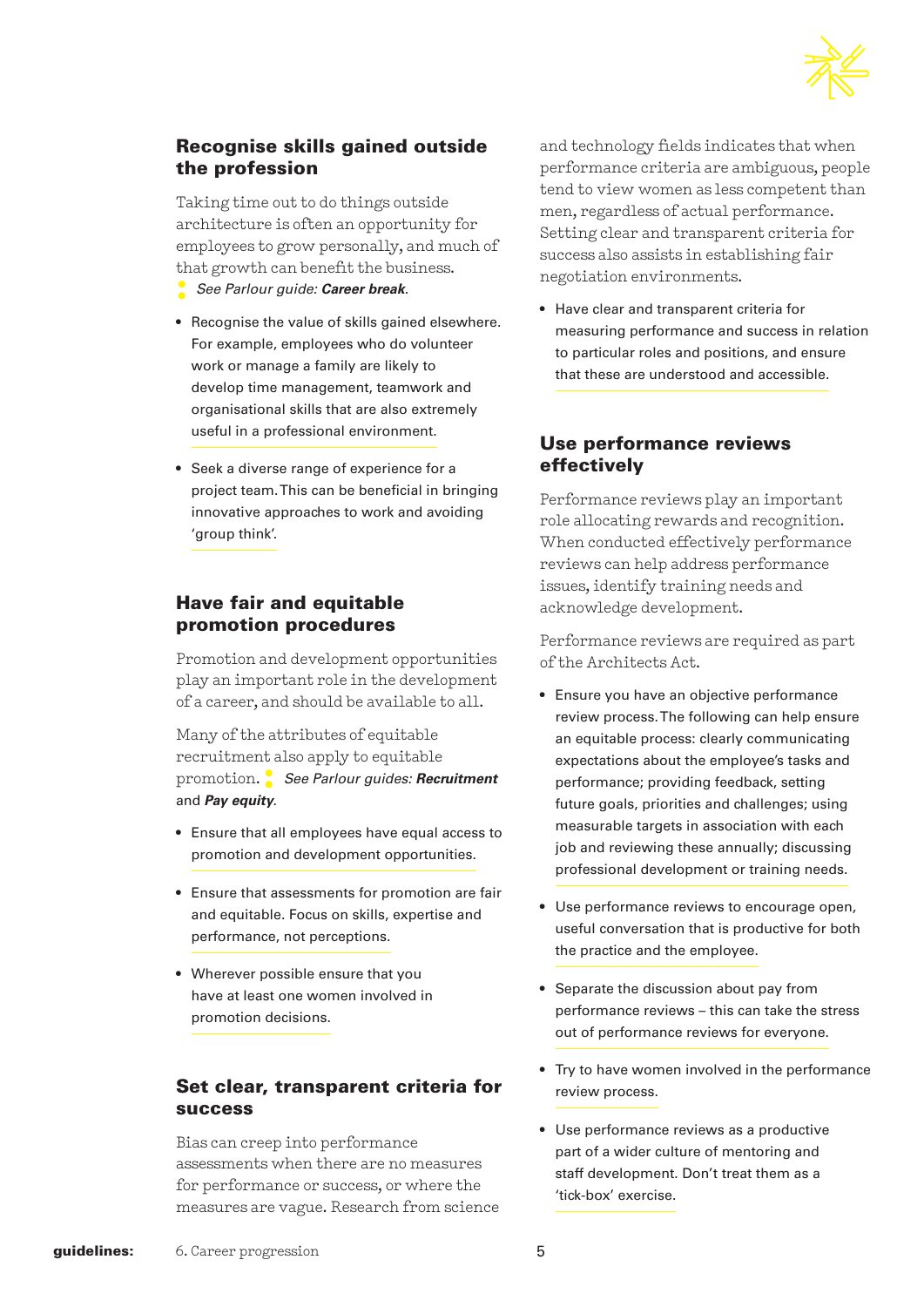

- Avoid making assessments based on what you think a staff member might do in the future (such as resign if they aren't promoted, or go on parental or travel leave).
- Where possible, conduct all performance reviews within a defined timeframe, by the same group of people. If it is too demanding in terms of time, schedule a series of review periods over the year but ensure that you have measures in place to enable ready comparisons.

#### Distribute 'stretch assignments' equitably

It's common to give 'stretch assignments' to ambitious employees who are seeking promotion. These are often projects or tasks that require the individual to develop and learn, and to demonstrate that they are ready to take on more responsibility. Research in other fields suggests that men are more likely to be given the 'hot jobs' that aid career development.

- Be sure to distribute 'stretch assignments' and 'hot jobs' equitably. The temptation to shield an employee from a difficult or unpleasant aspect of the job (such as firing an underperforming contractor) actually stunts professional growth in the long term, eroding skills and confidence.
- Ensure that decisions about who gets the 'hot jobs' are made on the basis of performance and skill, not perception.
- Consider assigning 'stretch assignments' according to both skills gaps and performance, rather than simply as a reward for ambition.
- Watch out for bored employees. They will be unproductive and may soon leave. Ask them what kind of work they would like to do to keep them engaged and challenged.

#### Ensure equity in redundancy

The idea of equitable redundancy might sound odd, but there are indicators that women as a group fare worse than men during economic downturns. This is particularly the case for unregistered practitioners and part-time employees. These same people may also find it harder to re-enter the workforce.

- Ensure you make decisions about redundancy in a fair manner by using similar assessment processes to recruitment and promotion – check skills and performance in relation to the job description.
- Remember redundancy must be 'genuine' and it is unlawful to discriminate on the basis of gender or pregnancy.
- Understand your obligations regarding redundancy under the Architects Award and *National Employment Standards*.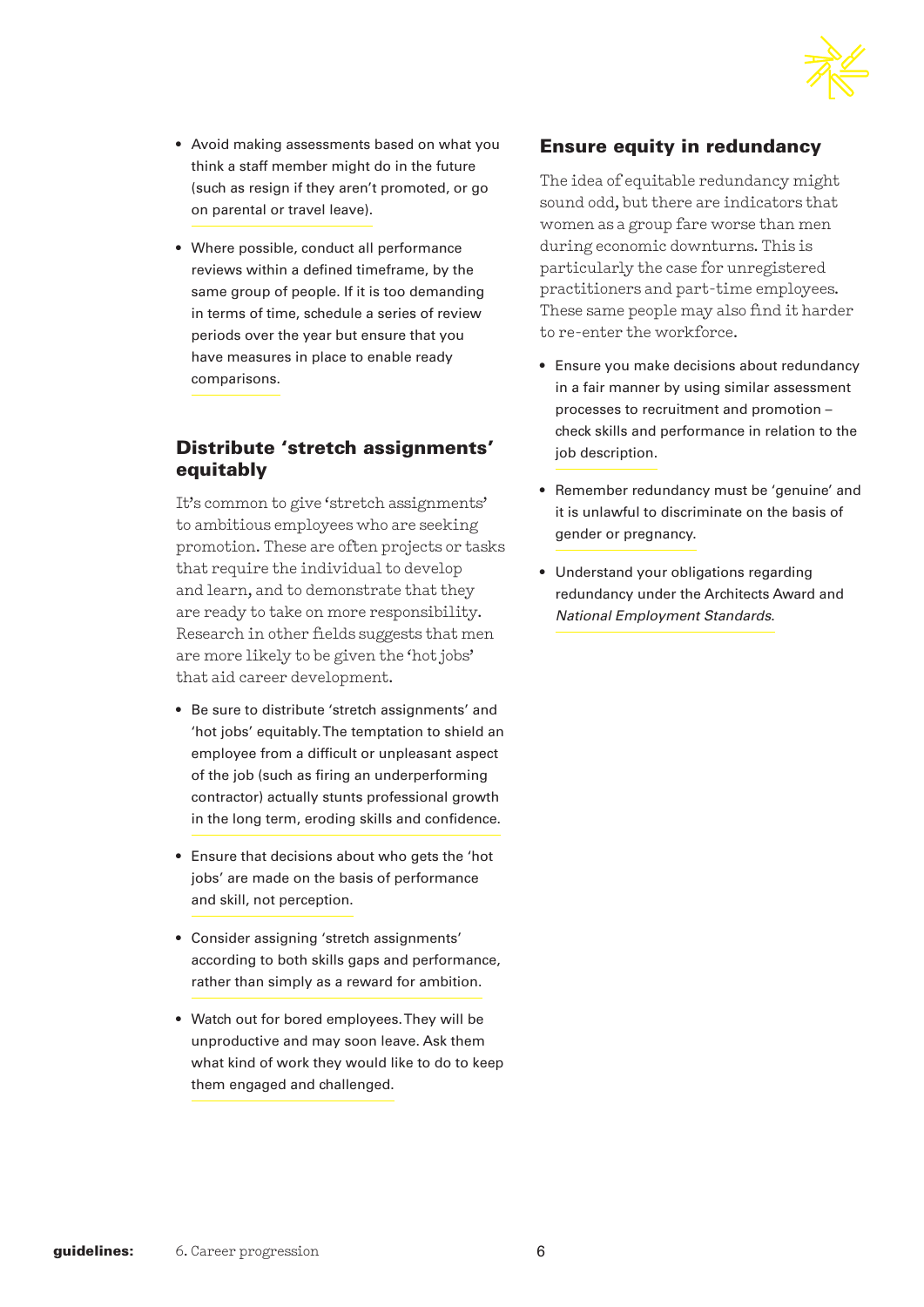

### Employees

A career does not make itself – it requires planning, political nous, ambition and perseverance. The statistics on women's participation and the research on career progression and opportunities indicate a particular need for women to approach their career strategically.

Advantage and disadvantage are both cumulative. Many small things add up to create varying degrees of career 'success', and inequity can be experienced differently at various career stages.

#### Plan your career

Think about what you want and how you could get there. The better informed and prepared you are, the better you will be able to navigate both opportunities and difficulties or pinch points that may arise.

- Consider where you want to head with your career (don't limit yourself to one option), then work out the specific skills and experience you need to get there.
- Assess what skills and experiences you have and what would you like to acquire. Plan to attain these skills and set yourself a timeframe.
- Use your network to contact people who have taken a similar career path and talk to them about how they got where they are.
- Understand your priorities and needs. A career is a long time and your priorities will change at different points.
- Recognise the pinch points that could occur along the way, and plan and strategise in relation to them. For example, this might include getting registered as soon as you can.
- Revise your plans and ambitions as you go. Remember that a career plan is something to help you strategise, not a straightjacket.

#### Explore different career models

Understanding the range of career models may be useful to your own strategic planning, and for negotiations with current and potential employers.

- Consider different career models and what will work best for you. This is likely to vary according to the stage of your career and differing personal circumstances along the way.
- Be able to articulate your career in these terms – especially if you have, or wish to have, a flexible career. This may help in negotiations and help establish professional credibility around a non-standard career trajectory.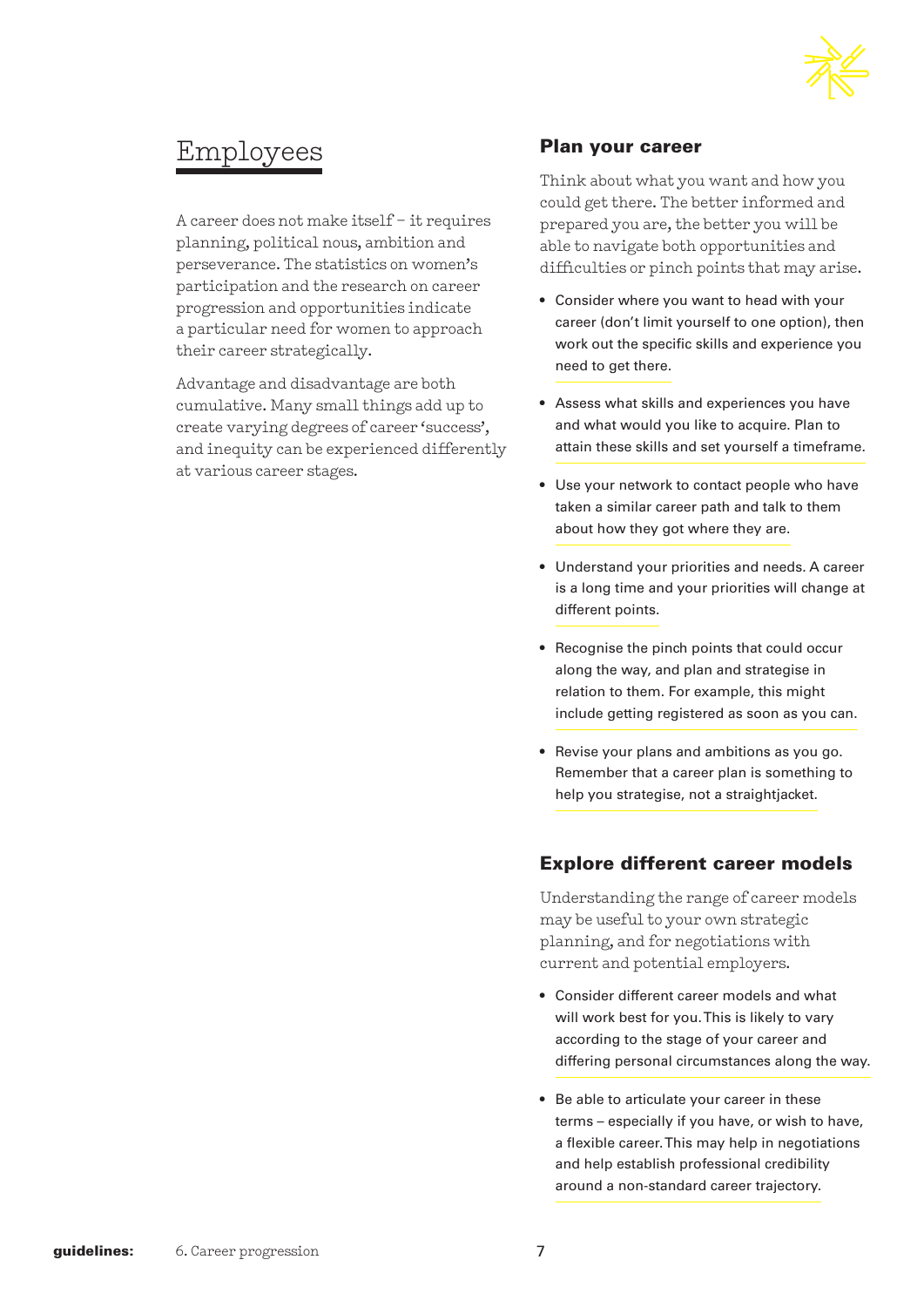

#### Think laterally

A career won't always go according to plan – you won't always find the 'perfect' job, there may be unexpected setbacks or you might discover other areas that better match your abilities. There are many different roles within architecture, and some are more suitable to various career phases than others.

- Be open to unexpected opportunities you might find them in unusual places.
- Don't expect all jobs to be perfect, but consider what each might offer – what might it add to your skills and experience?
- Try out different kinds of offices if you can, especially early in your career when you are more likely to have fewer external constraints. The right fit will be out there in one of the many different practice types that populate the profession.
- Think laterally about how you might use and develop your skills at different phases of your career. Be proactive and flexible in exploring the roles that this may open up for you.

#### Strategise career transitions

Most contemporary workers will experience multiple career transitions over the course of their working lives, and a flexible career is likely to involve even more changes. These may be voluntary or involuntary, but all involve stress.

- Expect to experience stress and some emotional turmoil around transitions and anticipate what mechanisms you can put in place to help deal with it.
- Seek support. Others will have experienced key turning points as well. Find out if there are groups or forums where you can share similar experiences. Or you could start a group – or a blog. You won't be alone.

#### Articulate your skills

Being able to clearly articulate your skills and expertise is essential to explaining how they might be transferred to different contexts. This can be particularly useful for re-entering practice after a break, or negotiating part-time work, but is also helpful in developing a more traditional career, including navigating performance reviews and promotions.

- Understand your skills, abilities and experience, and develop ways to discuss these outside the specifics of particular projects.
- If looking for part-time work, consider how your skills could be applicable to specific roles within a team.

#### Seek and give help and advice

Many people have gone before you and many will follow. Seeking advice and being generous about helping others can be very helpful in navigating a career. This could be done through mentoring programs, or informally through architecture's many social and professional networks.

#### Speak up / put your hand up

Being visible, having something meaningful to say, and actively showing an interest is a vital part of developing a career. Research indicates that many women tend to wait to be asked, or until they are certain they have all the skills required, while many men put themselves forward regardless. Don't be trapped by these behavioural patterns.

- Put your hand up for opportunities that interest you – try to say 'yes' as much as you can.
- Where possible, take on or ask for projects or positions that will develop your abilities and expand your skill base. Recognise that your capacity for this may vary over your career.

**<sup>:</sup>** *See Parlour guide: Mentoring.*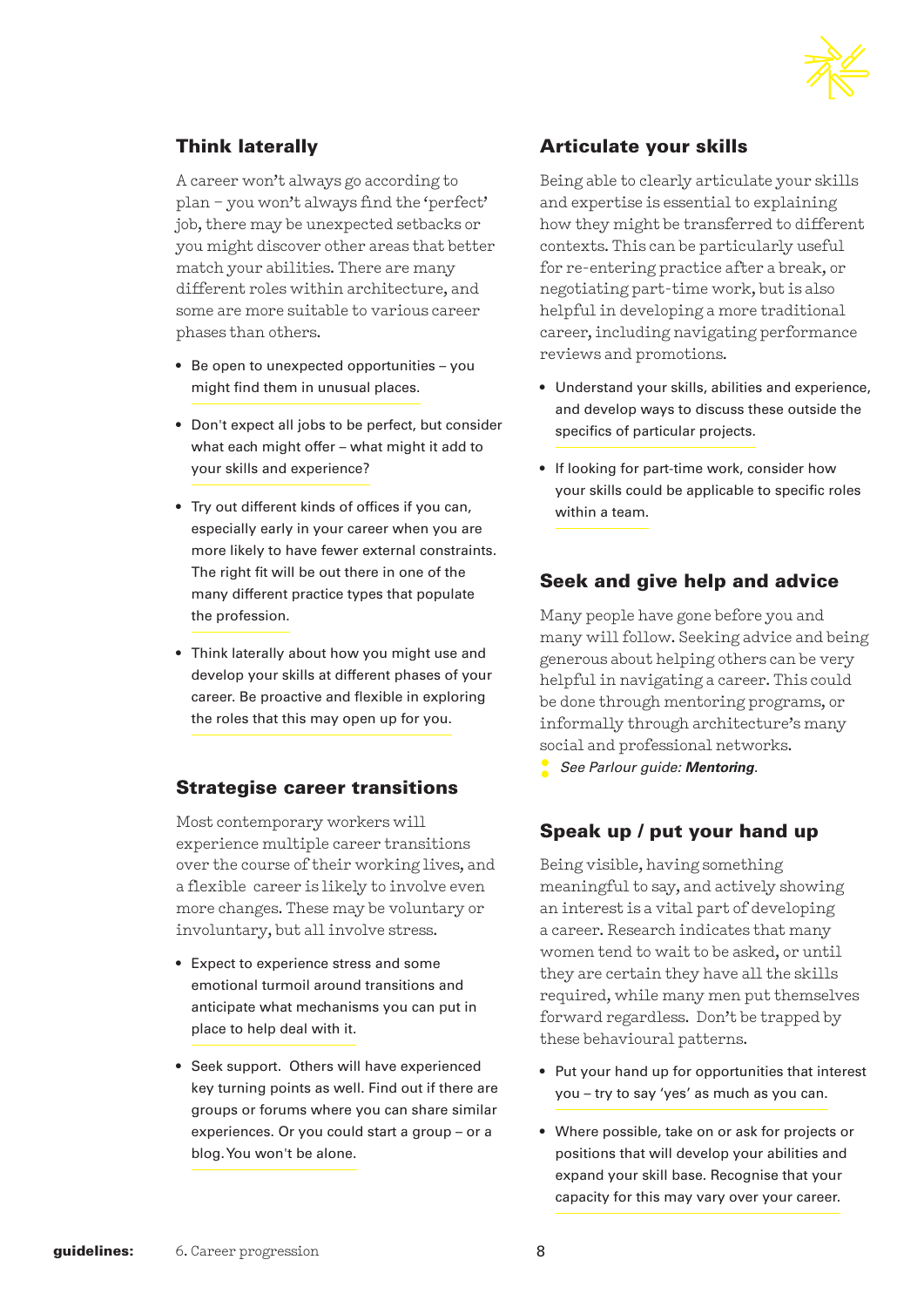• Contribute to discussions, both in the office The profession

> Professional bodies can advocate and educate about diverse career models, and actively assist architects to stay connected across the stages of a career.

#### Educate about equitable career progression

Professional bodies can help educate architectural practices about equitable promotion and career development.

- Include material about equitable promotion and careers in continuing professional development programs and HR resources.
- Consider identifying and publishing case studies and other resources.

#### Support diverse career models

Many of the membership and fee structures within professional bodies are framed in terms of linear, fairly traditional career models. This can make it difficult or expensive for those who are in less intensive stages of their careers.

- Ensure that organisational requirements and fees accommodate those at various career stages.
- Ensure committees and events are run in a manner that enable women to participate.

and in professional environments. All kinds of opportunities arise if you are visible and show yourself to be thoughtful, smart and articulate.

• Remember that by putting yourself forward you are also paving the way for other women.

#### Be competent and confident

Being confident and competent are important parts of being an architect. Competence is clearly important for doing well, but it is also a good way to command respect from colleagues and is key to your own confidence.

- Be good at what you do you don't need to excel at everything but being competent is important and valuable.
- Try to gain a range of experience early on in your career, including experience on site.
- Be confident and articulate about your knowledge and experience, and the contribution you can make. This is particularly important when negotiating a new part-time role or a return after a career break.